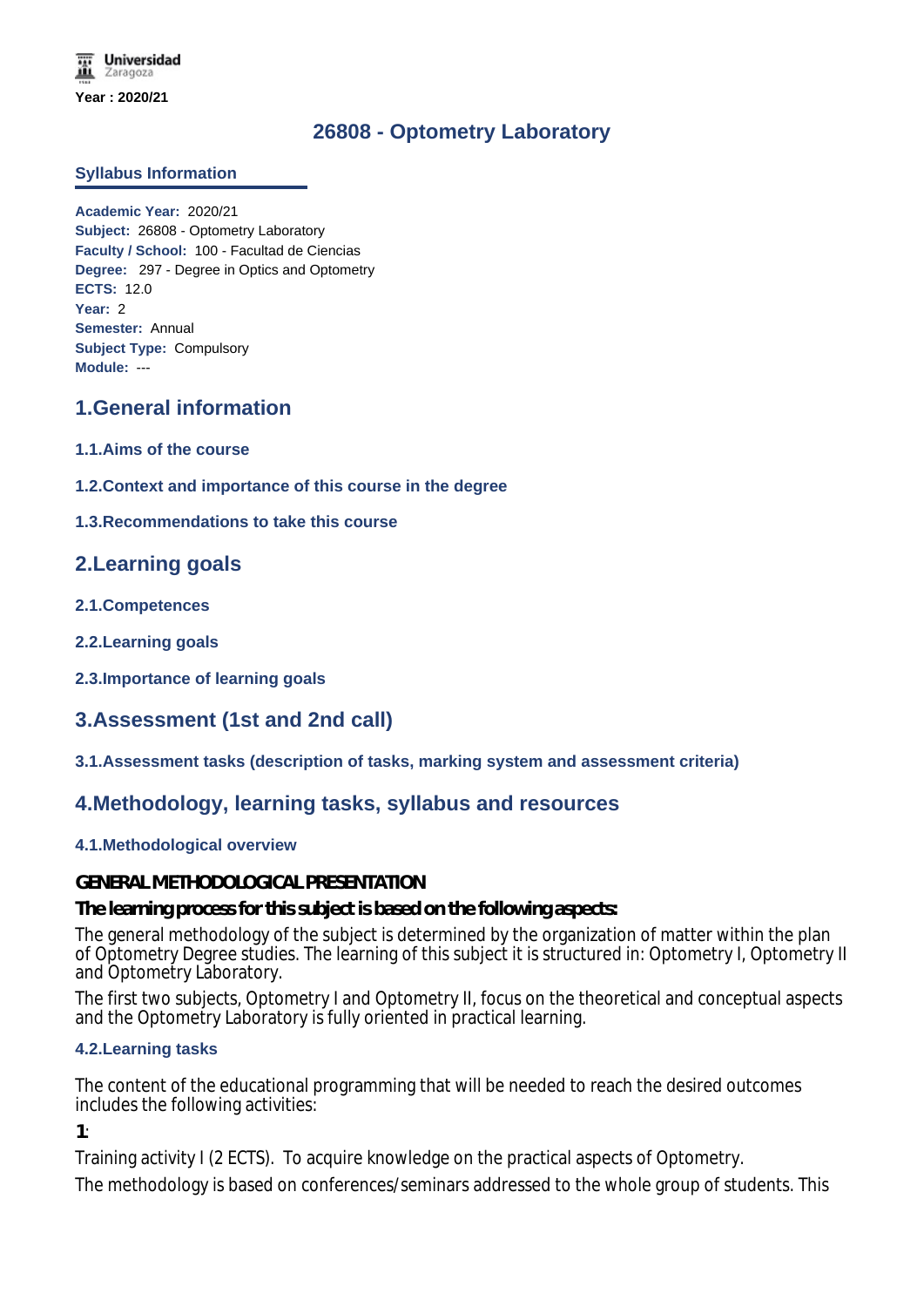activity is complemented with personalized or in small groups teaching.

### **2**:

Training activity II (2 ECTS). To acquire confidence in handling patients in the clinic and to develop a comprehensive optometric examination.

The methodology is based on practice skills training in the laboratory through small groups that can be two or three people allowing personalized teaching. Before and after the laboratory session each student must perform a series of questions about practical aspects of this practice. Additionally, each group has to prepare a laboratory report.

Moodle will be as a part of the teaching component. Moodle will be used to disseminate teaching materials and host forums.

### **4.3.Syllabus**

- Understand and make use of the material of the laboratory. Measurement of visual acuity (VA) under different conditions. Evaluation of Contrast Sensitivity Function (CSF).
- Measurement of monocular amplitude of accommodation and accommodative flexibility. Evaluation of color vision. Discussion of the diagnostic examination process with emphasis on the patient history interview.
- Objective examination of refractive errors: 1) Introduction to retinoscopy (spherical and cylindrical errors) and 2) Autorefractometer. Acquire skills to neutralize refractive errors using the retinoscope.
- Subjective examination of refractive errors: 1) Determination of the spherical power (Fogging: Maximum plus power for best visual acuity (MPMAV)) and 2) Determination of the cylindrical axis and the cylindrical power for the patient (Clock dial test and Jackson Cross Cylinder (JCC)).
- Evaluation of corneal topography and keratometry.
- $\bullet$ Subjective examination: Bi-ocular balancing: for VA equal and unequal between both eyes. Binocular balancing
- Slit-lamp I: Direct illumination techniques (diffuse illumination, tangential illumination and specular reflection). Introduction of the methods for the diagnosis of dry eye: tear meniscus height measurement, lacrimal secretion (Schirmer's test) and the stability of lacrimal film by tear film break up time (BUT) with fluorescein, noninvasive tear break up time (NIBUT).
- Revision of all studied techniques. Discussion of optometric examination and patient history interview. Practice with real patients with emphasis on the objective and subjective refraction.
- Evaluation of the visual field and retinal integrity: Campimetry. Direct ophthalmoscopy. Retinography.
- $\bullet$ Subjective Examination: Revision of the optometric examination. Measurement of the intraocular pressure: non-invasive tonometry. Slit-lamp II: indirect illumination, retroillumination and Van Herrick Technique.
- Binocular vision and space perception: fusion, diplopia, suppression, and stereopsis.
- Ocular motility and pupillary response. Measurements of deviation with objective tests (Cover test). Revision of all studied techniques.
- Revision of all studied techniques. Practice with real patients.
- Binocular vision: relationship between convergence-accommodation. Measurement of binocular amplitude of accommodation and accommodative flexibility. Evaluation of accommodative response. Revision of the bi-ocularand binocular balancing (subjective refraction).
- Evaluation of the near point of convergence (PPC). Measurements of deviation with subjective tests (prisms or Maddox Double Rod Test). Measurements of relative's vergences. Evaluation of negative relative accommodation (NRA) and positive relative accommodation (PRA). Calculate of accommodative convergence/accommodation (AC/A) ratio.
- Evaluation of fixation disparity with objective and subjective techniques. Post-images tests. Evaluation of fixation disparity with associated phoria. Evaluation of fixation disparity curve parameters.
- Revision of all studied techniques with emphasis on subjective refraction and evaluation of the binocular system. Calculate/Finding the near addition.
- Revision of all studied techniques. Practice with real patients.
- Revision of all studied techniques. Practice with real patients.

#### **4.4.Course planning and calendar**

**Schedule sessions and presentation of works**

The dates of beginning and end of the teaching activities will be provided by the University or by the Faculty of Sciences.

The course consists of 10 lectures divided into sessions of a 2-hour during all year and a 4'5- hour laboratory session each week (20 sessions).

Before and after the laboratory session each student must perform a series of questions about